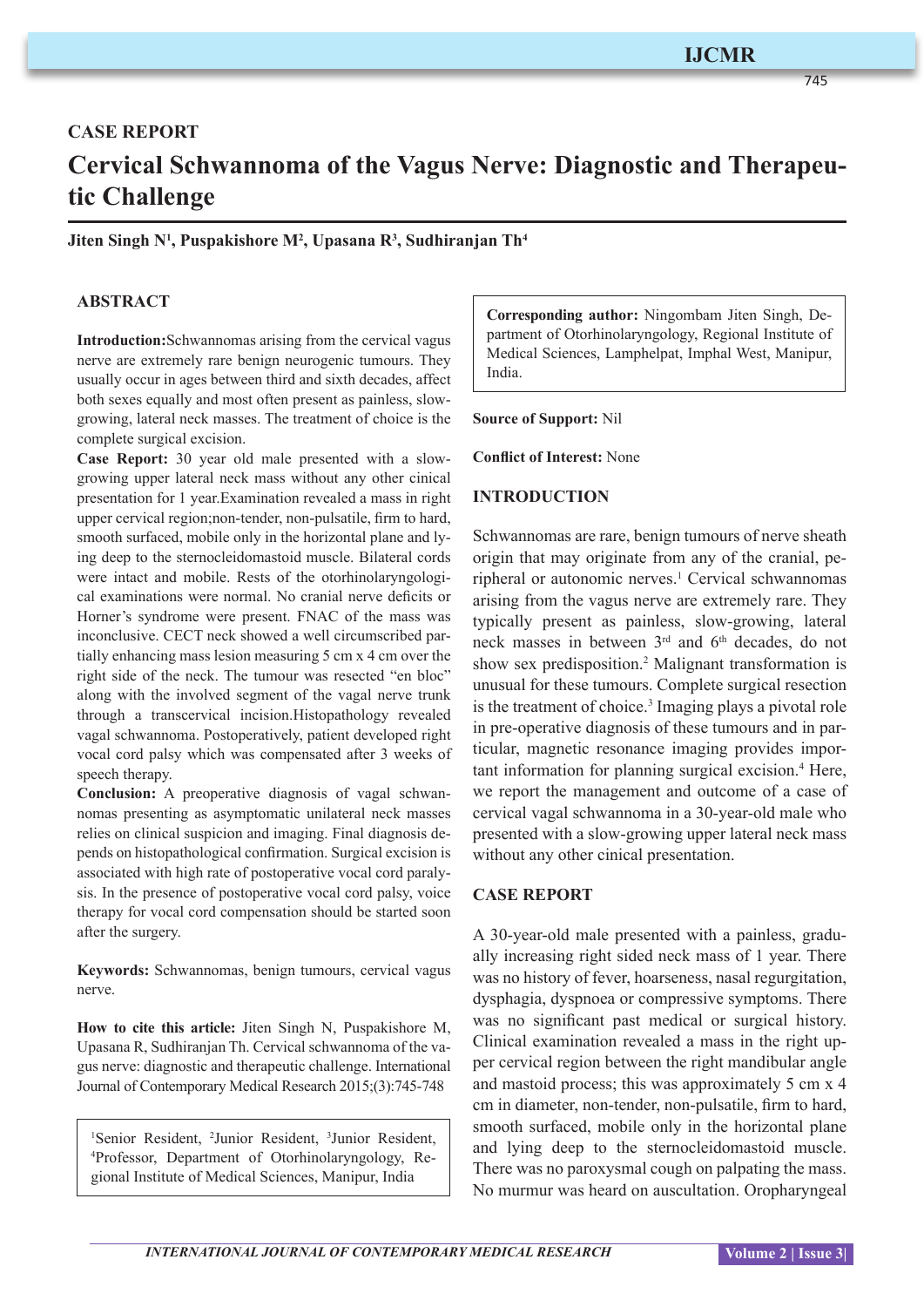examinations did not revealed medial displacement of peritonsillar structures. 70 degree laryngoscopy did not reveal any vocal cord abnormality. Rests of the otorhinolaryngological examinations were normal. No cranial nerve deficits or Horner's syndrome were present. All routine investigations were within normal limits. Fine needle aspiration cytology (FNAC) of the mass was inconclusive. Contrast enhanced computed tomography (CECT) scan neck showed a well circumscribed partially enhancing mass lesion measuring 5 cm x 4 cm over the right side of the neck. It extended from skull base above to the level of hyoid bone below. The mass spalyed the right internal jugular vein (IJV) laterally and the right carotid arteries medially. The right IJV was compressed by the tumour (Fig. 1a, 1b). Patient underwent excision of the mass through a transcervical incision at the level of the hyoid bone under general anaesthesia. Per-operatively, a yellowishwhite, ovoid-shaped mass, measuring approximately 5 cm x 4 cm was seen originating from the vagus nerve. It was extending laterally to the internal jugular vein and sternocleidomastoid muscle, medially adjacent to the internal carotid artery, and superiorly to the skull base (Fig. 2a,2b). Both the superior and inferior ends of the mass were found in continuity with the vagus nerve. Since an adequate dissecting plane could not be reached, it was impossible to dissect the nerve trunk off the tumour. The tumour was resected "en bloc" along with the involved segment of the vagal nerve trunk, after mobilization from the internal jugular vein and the carotid artery (Fig. 2c, 2d). Microscopic examination of the mass showed focal hypercellular (Anthoni A) and hypocellular (Anthoni B) areas along with areas of haemorrhage and myxoid degeneration.Immunohistochemical examination of tumour cells showed strong S-100 positivity (Fig 3a,3b). Therefore, a final diagnosis of vagal nerve schwannoma was obtained. Postoperatively, patient had hoarseness and 70 degree laryngoscopy revealed right vocal cord palsy.and prompt speech therapy was started. A repeat laryngoscopy on twentysecond post-operative day showed compensated right vocal cord palsy.

#### **DISCUSSION**

Vagal schwannoma mostly present as asymptomatic, slow growing, painless, neck mass without neurological deficit. When symptoms are present, hoarseness is the most common presentation. Occasionally a paroxysmal cough may be produced on palpating the mass. Presence of this sign in association with a mass located



Figure-1a & 1b: CT neck axial and coronal views showing tumour mass splaying right internal jugular vein (IJV) laterally and the right carotid arteries medially. IJV is seen compressed by the mass



**Figure-2a):** Showing tumour mass with IJV lateral to the mass; **2b):**Tumour mass seen in direct continuity with right vagus nerve; **2c):** Resected tumour mass with part of the vagus nerve trunk seen tied; **2d):**Tumour bed after resection of the mass.



**Figure-3a):** H & E staining showing hypercellular (Antoni A) and hypocellular (Antoni B) areas; **3b):** Immunostaining showingS-100 positivity.

along the medial border of sternocleidomastoid muscle should alert the clinicians towards vagal nerve sheath tumours.4 Horner's syndrome may be seen in a schwannoma of the cervical sympathetic chain. In our case, the schwannoma was seen arising from the vagus nerve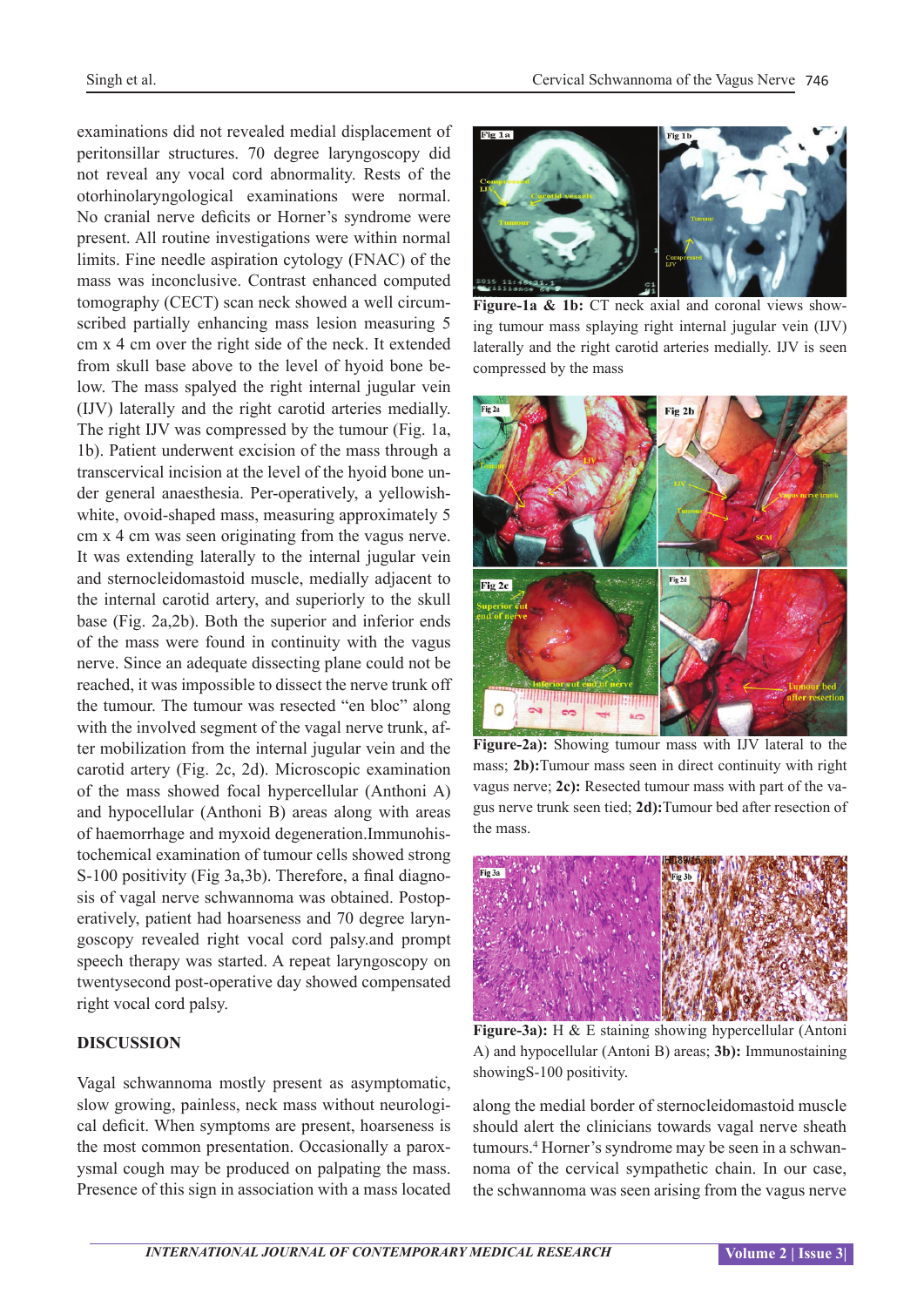and patient presented with neck mass without any other clinical features.

A definite pre-operative diagnosis of vagal schwannoma is difficult, as patients have few symptoms and most do not have neurological deficits. The role of FNAC in schwannoma is still controversial and most authors do not recommend it.<sup>5</sup> Kang et al. reported that the cytological diagnosis of schwannoma was only definitive in 20% of cases, based on the observation of characteristic verocay bodies and spindle cells.<sup>3</sup> In our case, FNAC was inconclusive.

Imaging has an important role in the diagnosis of head and neck schwannomas. MRI findings of schwannomas include isotense or hypointense signal relative to the skeletal muscle on T1-weighted images and hyperintensesignal on T2-weighted images.CECT of schwannomas typically reveal well delineated margins with a high attenuation than adjacent muscle but may be isodense, or, less commonly of lower attenuation than adjacent muscle. Approximately one third of the schwannoma senhances significantly on CT.<sup>6</sup> Furukama et al. found that vagal schwannomas displaces the internal jugular vein laterally and the carotid medially, whereas schwannomas from the cervical sympathetic chain displace both the carotid and the jugular vein without separating them.<sup>7</sup> In our case, the mass separated the right IJV laterally and carotid arteries medially. Cervical vagal schwannomas must also be differentiated from carotid body and glomus vagal tumours because the distinction may influence treatment planning. Carotid body tumours arise at the carotid bifurcation, splaying the external and internal carotid arteries, whereas glomus vagal tumours usually displace the internal carotid artery anteriorly or medially or both. Both tumours enhance intensely on both CT and MR images and reveal a characteristic ''salt-and-pepper'' appearance on enhanced T1- weighted MR images. This salt-and-pepper appearance is not a feature of schwannomas.

Histologically, schwannomas exhibit two main patterns: Antoni A areas composed of compact spindle cells with indistinct cytoplasmic borders and Antoni B areas having looser Schwann cell proliferation. A mixed picture of both the type can exist. Other typical features include cystic degeneration, necrosis and haemorrhages. Immunohistochemical examination of the tumours cells show S-100 and neuron specific enolase (NSE) positivity. Similar histological finding was seen in our case.

Treatment of vagal schwannomas is complete surgical resection with preservation of the neural pathway

whenever possible. Most lesions can be removed surgically without damage to involved nerve.For tumours arising from the major cranial nerves, complete tumour resection renders lifelong morbidity to the patients. On the other hand, the nerve-preserving excision method, such as intracapsular enucleation, does not guarantee intact nerve function after surgery.8 Our patient underwent excision of the mass along with the involved segment of the nerve as the tumour was inseparable from the nerve trunk andpreservation was technically difficult. The reported incidence of preoperative vocal cord palsy is about 12% but hoarseness is almost always present following surgery. Postoperative vocal cord paralysis has been reported in 85%.<sup>9,10</sup> Postoperatively, our patient developed hoarseness and ipsilateral vocal cord palsy, which got compensated after prompt vigorous speech therapy.

## **CONCLUSION**

In conclusion, vagal schwannomas presenting as asymptomatic unilateral neck masses, are rare benign tumours. Preoperative diagnosis relies on clinical suspicion and imaging. Final diagnosis depends on histopathological confirmation. Surgical excision is associated with high rate of postoperative vocal cord paralysis. In the presence of postoperative vocal cord palsy, voice therapy for vocal cord compensation should be started soon after the surgery.

## **ACKNOWLEDGEMENTS**

The authors would like to thank the all faculty members of Otorhinolaryngology and Radiology departments of Regional Institute of Medical sciences, Imphal and, Pathology team of Babina Diagnostic Center, Imphal for their support in reporting this observation.

## **REFERENCES**

- 1. Lin C, Wang C, Liu S, Chen W. Cervical sympathetic chain schwannoma. J Formos Med Assoc. 2007;106:956-960.
- 2. Langner E, Del Negro A, Akashi HK, Arauju PP, Tincani AJ, Martins AS. Schwannomas in the head and neck: retrospective analysis of 21 patients and review of literature. Sao Paulo Med J. 2007 5; 125:220-2.
- 3. Kang GC, Soo KC, Lim DT. Extracranial nonvestibular head and neck schwannomas: a ten year experience. Ann Acad Med Singapore. 2007 Apr;36:233-240.
- 4. Chiofalo MG, Longo F, Marone U, Franco